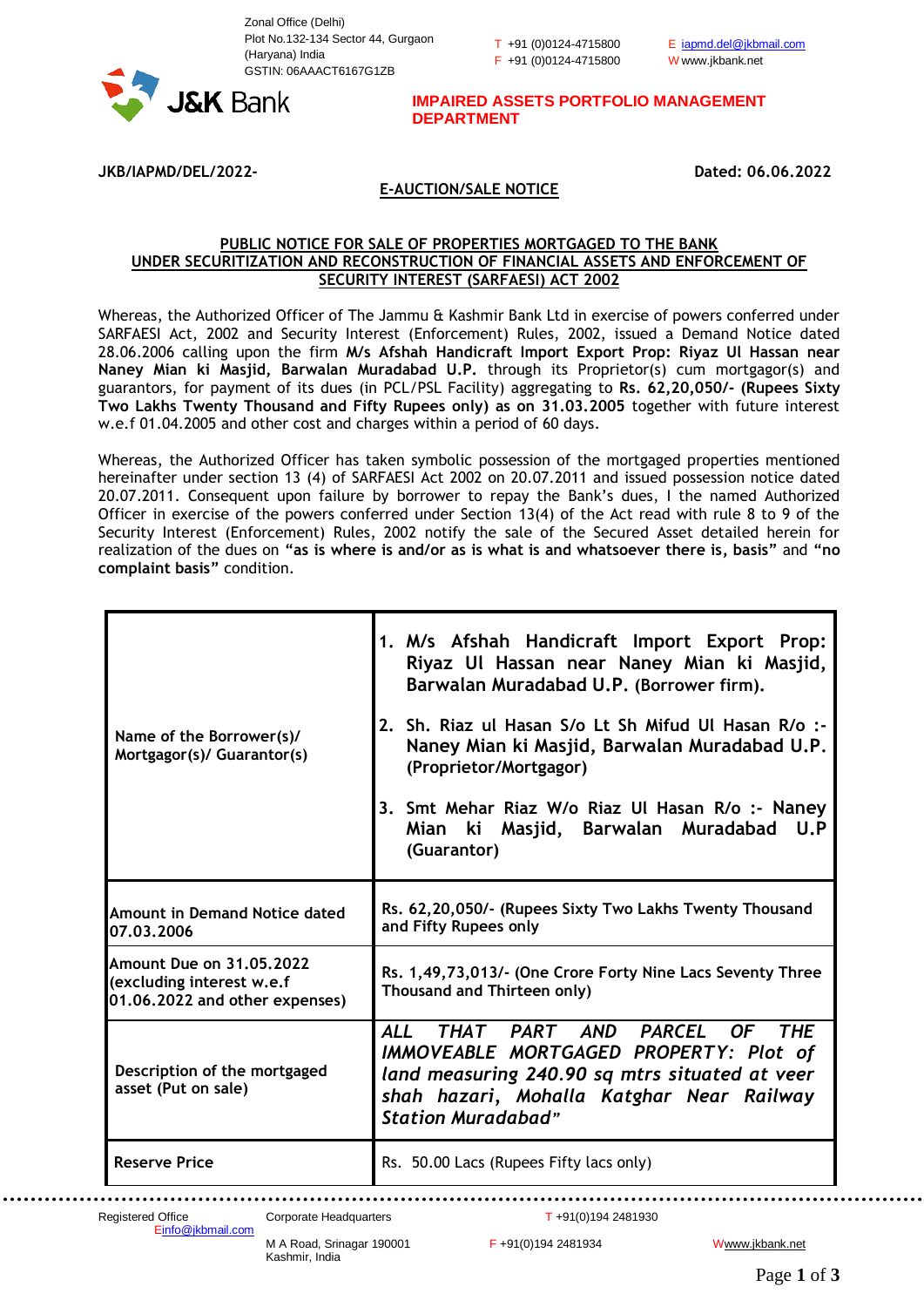| Earnest Money Deposit (EMD)                                                                      | Rs. 5.00 Lacs (Rupees Five Lacs only)                                                                                                                                       |
|--------------------------------------------------------------------------------------------------|-----------------------------------------------------------------------------------------------------------------------------------------------------------------------------|
| <b>Bid Increase Amount</b>                                                                       | 50,000/ - (Rupees Fifty Thousand only)<br><b>Rs</b>                                                                                                                         |
| Name of the Branch                                                                               | The Jammu & Kashmir Bank Business Unit 4F Ist Floor, Chadha<br>Complex GMD Road. Moradabad, Uttar Pradesh. 244001                                                           |
| <b>Authorized Officer/Designation</b>                                                            | Mr. Rajneesh Mahajan/ Assistant General Manager                                                                                                                             |
| Last Date & Time of submission of<br>Bid, Earnest Money Deposit (EMD)<br>and Documents           | 23-06-2022                                                                                                                                                                  |
| Date and Time of e-Auction                                                                       | 24.06.2022 from 3.00 PM to 4.00 PM.                                                                                                                                         |
| Earnest Money Deposit (EMD) &<br>Other Remittance/s detail/s by<br><b>RTGS to Account Number</b> | THE JAMMU AND KASHMIR BANK LIMITED<br>Business Unit: Muradabad<br>IFSC CODE: JAKA0MURABD<br>Account Name: - RTGS Inter-Bank Receipts<br>Account Number: - 0381072000000001. |

## **TERMS AND CONDITIONS**

**1)** The E-Auction is being held on **"AS IS WHERE IS"** and **"AS IS WHAT IS BASIS" and "WHATSOEVER THERE IS BASIS** and **NO COMPLAINT BASIS"**. To the best of knowledge and information of the Authorized officer, there are no encumbrances on the properties, except specifically disclosed herein. However, the intending bidders should make their own independent enquiries regarding the encumbrances, title of property/ies put on auction and claims/rights/dues affecting the property, prior to submitting their bid. The Authorized Officer/Secured Creditor shall not be responsible in any way for any third party claims/rights/dues. The bidders shall satisfy themselves as to the description, condition or accuracy of the details regarding the property/ies given hereinabove.

**2)** It shall be the responsibility of the bidders to inspect and satisfy themselves about the asset and specification before submitting the bid. The physical inspection of property/ies put on auction will be permitted to interested bidders on Bank's working days **between 2:00 PM to 4:00 PM up to 23-06-2022** with prior permission of the Authorised officer. Inspection of the documents relating to the properties will be permitted to the interested bidders or their authorized representatives at **Business Unit: 4F Ist Floor, Chadha Complex GMD Road. Moradabad, Uttar Pradesh, 244001**, **between 2.00 PM to 4.00 PM up to 23.06.2022.** The bid price shall be absolute in terms and should not be linked to any reference. Conditional bids shall be rejected.

**3)** The interested bidders shall submit their offer along with EMD through website **[https://sarfaesi.auctiontiger.net](https://sarfaesi.auctiontiger.net/)** (the user ID and password can be obtained free of cost by registering name with "**http://sarfaesi.auctiontiger.net**") through their login ID and Password. The EMD 10% of RESERVE PRICE shall be payable through NEFT/RTGS (EMD remittance details given above) on or **before 23-06-2022 at 5.00 PM.** Please note that Cheques/Demand Drafts shall not be accepted as EMD amount.

**4)** After Registration by the bidders in the web-site, the intending purchaser/ bidder is required to get the copies of following documents uploaded in the web-portal before last date of submission of the bid(s) viz. i) Copy of the NEFT/RTGS challan. ii) Copy of PAN card/Aadhar Card iii) Proof of identification (KYC) viz. copy of Voter ID Card/Driving License/ Passport etc. iv) Copy of proof of address, v) Duly Filled up & Signed Copy of Annexure II & III attached to the Tender form, without which the bid is liable to be rejected.

**5)** The Interested bidders who require assistance in creating login ID and password, uploading data, submitting bid, training on e-bidding process etc., may avail online training on E-Auction from M/s E-Procurement Technologies Ltd. (Auction Tiger), Ahmadabad, Contact numbers: 9265562821– 9265562818, LAND LINE - 079 6813 6837/80, Contact Persons: contact person Ram Prasad Sharma -9978591888, Contact no. 079-68136880/68136837 Mob:+91 9265562821/18 E-mail id: support@auctiontiger.ne[t,](mailto:rikin@abcprocure.com) and